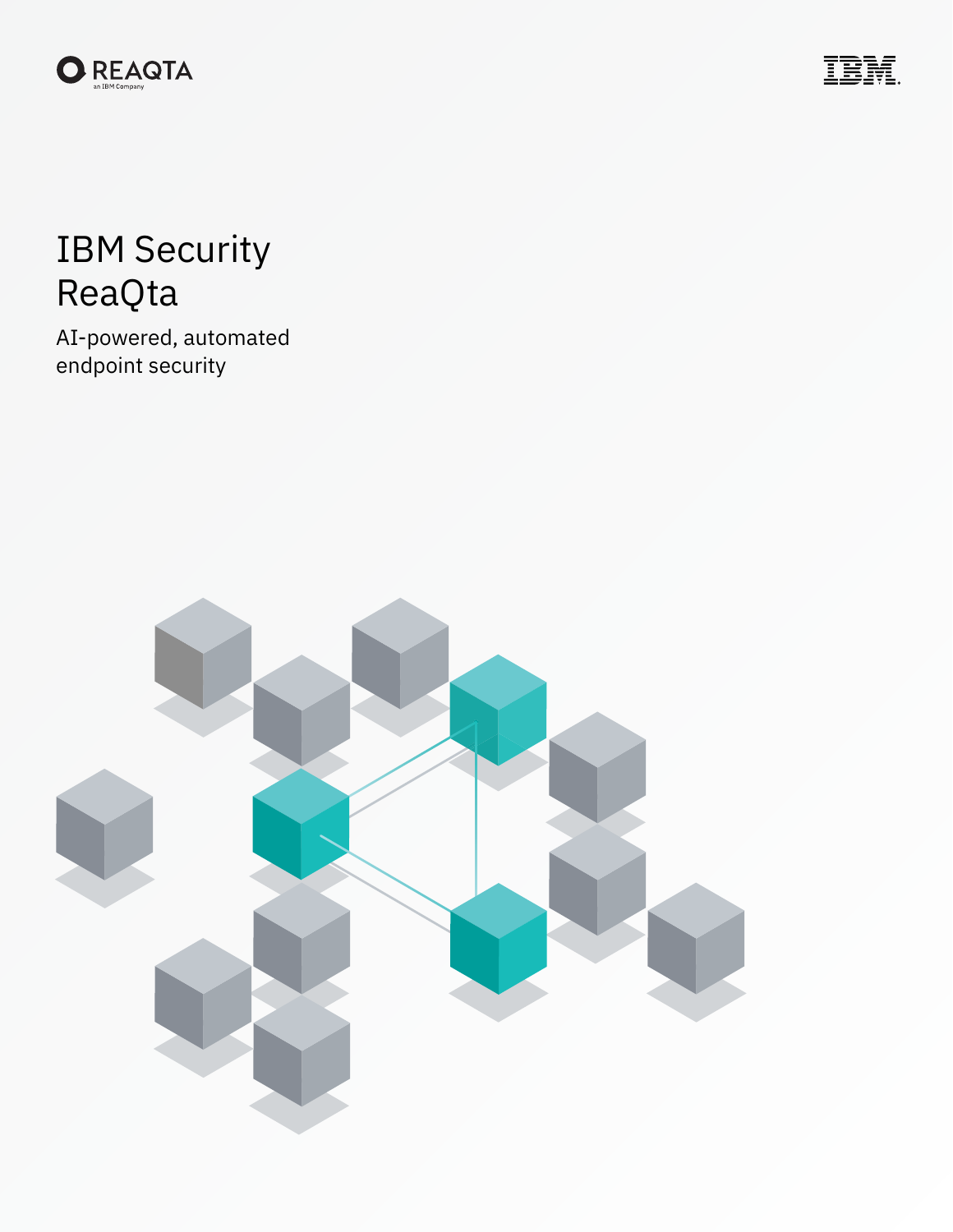# IBM Security ReaQta offers a unique, forward-thinking approach to endpoint security.

The solution uses exceptional levels of intelligent automation, taking advantage of AI and machine learning, to help detect and remediate sophisticated known and unknown threats in near real-time. With deep visibility across endpoints, the solution combines expected features, such as MITRE ATT&CK mapping and attack visualizations, with dual-engine AI and automation to propel endpoint security into a zero trust world.

# Why ReaQta?

### 1

Continuously learns as AI detects and responds autonomously in near real-time to new and unknown threats

## 5

Provides heuristic, signature and behavioral techniques in its multilayered defense

### 9

Makes remediation available with automated or single-click remote kill

#### $\overline{\mathcal{L}}$

Helps secure isolated, air-gapped infrastructures, as well as on-premises and cloud environments

### 6

Allows users to build custom detection strategies to address compliance or company-specific requirements without the need to reboot the endpoint

### 10

Provides deep visibility with NanoOS, a unique hypervisorbased approach that works outside the operating system and is designed to be invisible to attackers and malware

### 3

Maps threats against the MITRE ATT&CK framework and uses a behavioral tree for easy analysis and visualizations

### 7

Simplifies and speeds response through guided or autonomous remediation

### $\Delta$

Offers a bidirectional API that integrates with many popular security information and event management (SIEM) and security orchestration, automation and response (SOAR) tools

### 8

Offers automated, AIpowered threat detection and threat hunting including telemetry from indicators that can be customized for proprietary detection and granular search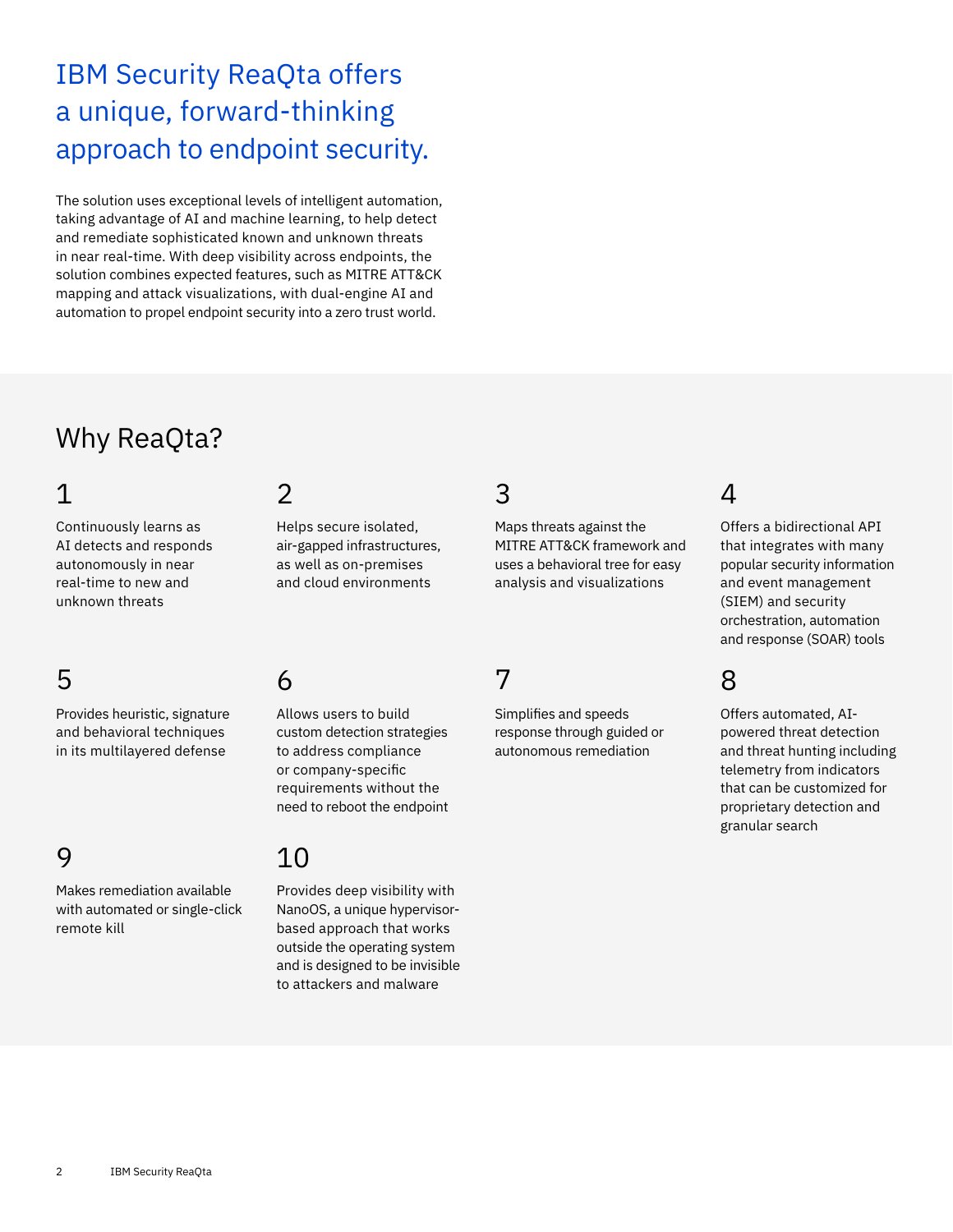



#### **Autonomous AI-powered endpoint detection and response (EDR)**

- Uses continuous self-learning AI and machine learning to build an evolving baseline that protects endpoints from threats without requiring daily updates
- Future-proofs your organization with autonomous prevention of ransomware, fileless and in-memory attacks, both online and offline
- Supercharges gaps left by traditional security antivirus (AV) solutions with enhanced detection, visibility and control



#### **High threat resolution**

- Increases your understanding of threats in your environment mapped against tactics and techniques in the MITRE ATT&CK framework
- Helps reduce investigation time from minutes to seconds with threat intelligence and analysis scoring
- Uses prevalence monitoring to remove the guesswork needed to understand the impact and spread of infected artifacts across your organization



ReaQta behavioral tree provides full alert and attack visibility. The ReaQta remediation automation simplifies incident remediation with clickthrough options.



#### **Complete hunt and response features**

- Provides a user-friendly threat hunting platform with preconfigured hunt parameters that don't require database query knowledge
- Offers complete remediation guidance and clickthrough response automation to help you contain any situation within seconds



#### **Compliance monitoring**

- Delivers full visibility into user behavior and application usage to enhance your organization's compliance policies and enforce standards
- Allows users to build custom detection strategies to address compliance or company-specific requirements using DeStra (Detection Strategy) scripting, without the need to reboot the endpoint
- Enables users to activate updates across the organization without endpoint intervention or downtime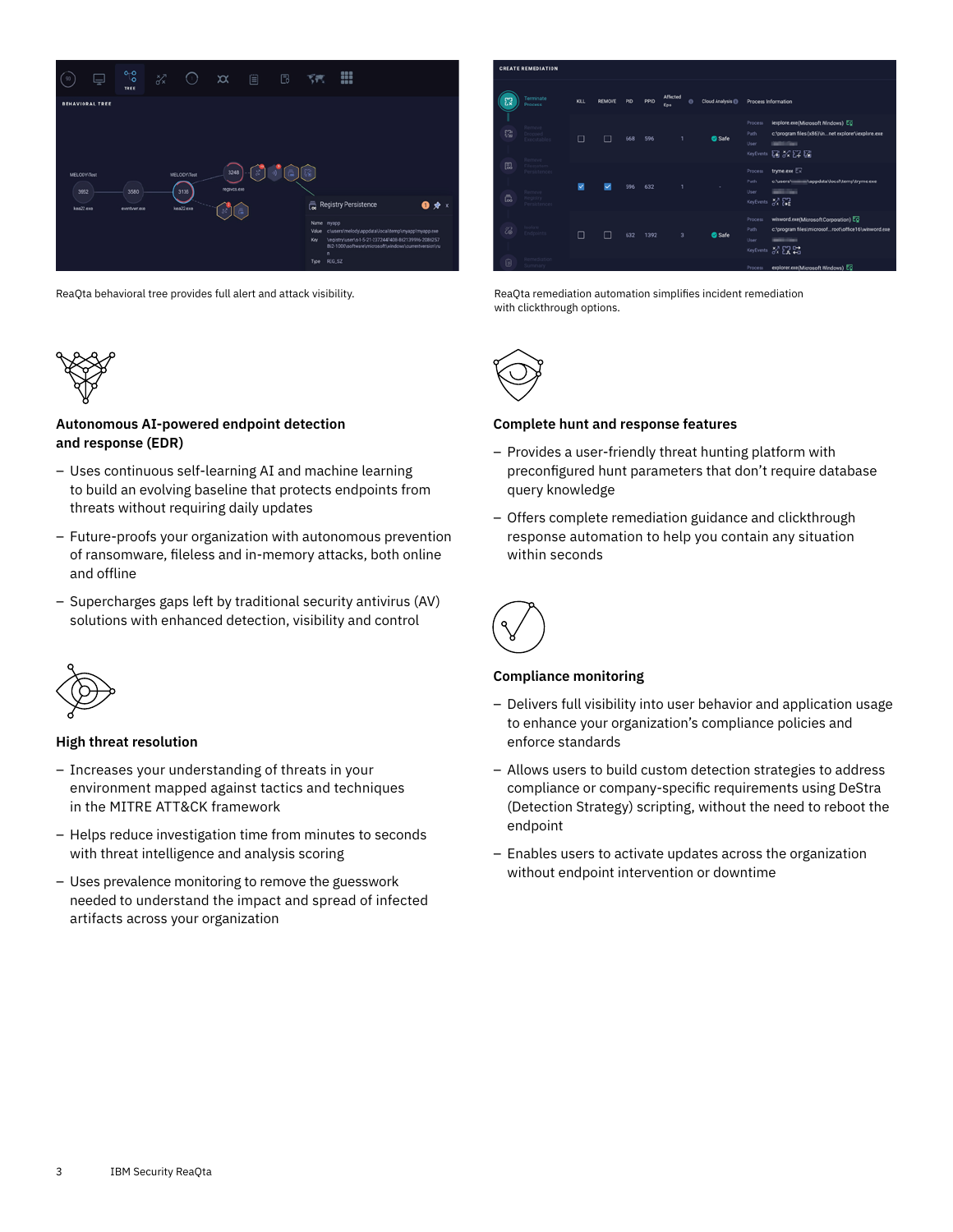

#### **Enterprise automation**

- Helps you quickly implement new automations and functionality into your existing workflows using ReaQta API and integrations
- Integrates with SIEM and SOAR tools



#### **Managed detection and response (MDR)**

- Provides 24x7 monitoring, tracking and resolution of critical alerts while keeping you informed
- Helps you identify and track even the most sophisticated actors and run advanced threat hunting campaigns using both AI and our team's deep experience in intelligence and analysis
- Contains and remediates threats as soon as they're detected, minimizing your business risk and reducing damages and interruption of services



#### **Deployment in any environment**

- Provides options for cloud and on-premises infrastructures and works in fully isolated air-gapped environments with no need for daily signature updates
- Installs in seconds without complex integrations, becomes operational within minutes and coexists seamlessly with existing AV software with zero conflicts
- Leaves no impact on the endpoint during deployment, daily operations and even after responding to a live incident

#### **For more information, visit:**

ibm.com/[products/reaqta](http://www.ibm.com/products/reaqta)